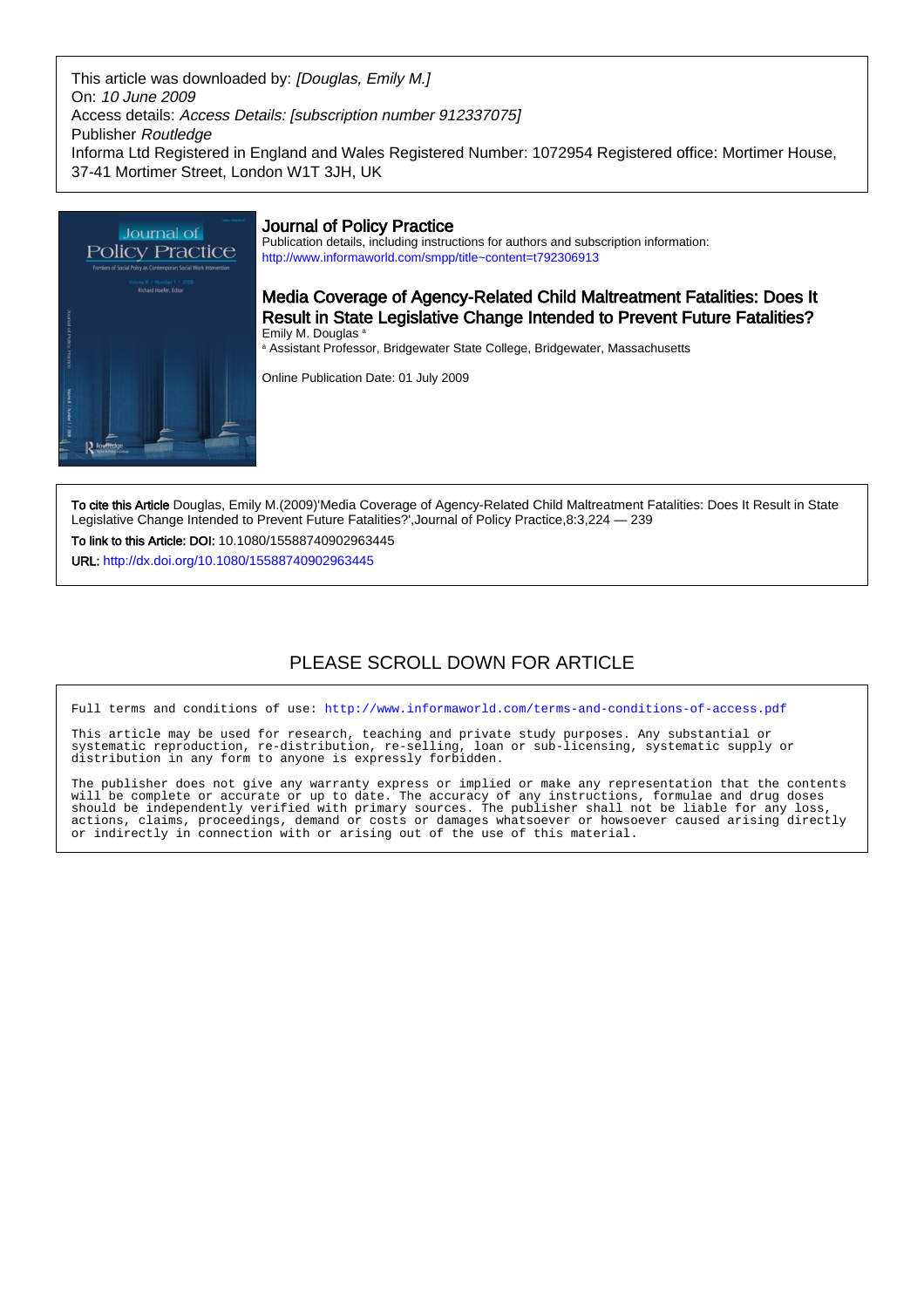*Journal of Policy Practice*, 8:224–239, 2009 Copyright © Taylor & Francis Group, LLC ISSN: 1558-8742 print/1558-8750 online DOI: 10.1080/15588740902963445



# **Media Coverage of Agency-Related Child Maltreatment Fatalities: Does It Result in State Legislative Change Intended to Prevent Future Fatalities?**

#### EMILY M. DOUGLAS

*Assistant Professor, Bridgewater State College, Bridgewater, Massachusetts*

*This study investigates whether child maltreatment fatalities among children receiving services from state child welfare agencies spur substantive, as opposed to symbolic, legislative change to direct child welfare policy and practice. Using existing state-level data from three years, this study examined the influence of news stories, state characteristics, and child welfare policy practice factors on the passage of new child welfare legislations. The results suggest that high levels of media attention are indeed associated with new child welfare policy that is preventative in nature. Furthermore, state child welfare policy practice characteristics are also significantly related to the passage of new child maltreatment fatality-related legislation. The author makes recommendations for future research concerning the effectiveness of policy and practice change that results from child maltreatment fatalities.*

*KEYWORDS child maltreatment fatality, child welfare system, policy change, media influence, policy practice*

According to the U.S. Department of Health & Human Services, Administration for Children & Families, in 2007 roughly 794,000 children in the United States were the victims of child maltreatment (U.S. Department of Health & Human Services, 2009). Since the initiation of the child welfare profession, there has been tension concerning how to best serve maltreating parents and their children. In fact, the child welfare profession, perhaps more than any other

Address correspondence to Emily M. Douglas, Assistant Professor, Department of Social Work, 95 Burrill, Ave., Bridgewater State College, Bridgewater, MA 02325. E-mail: emily. douglas@bridgew.edu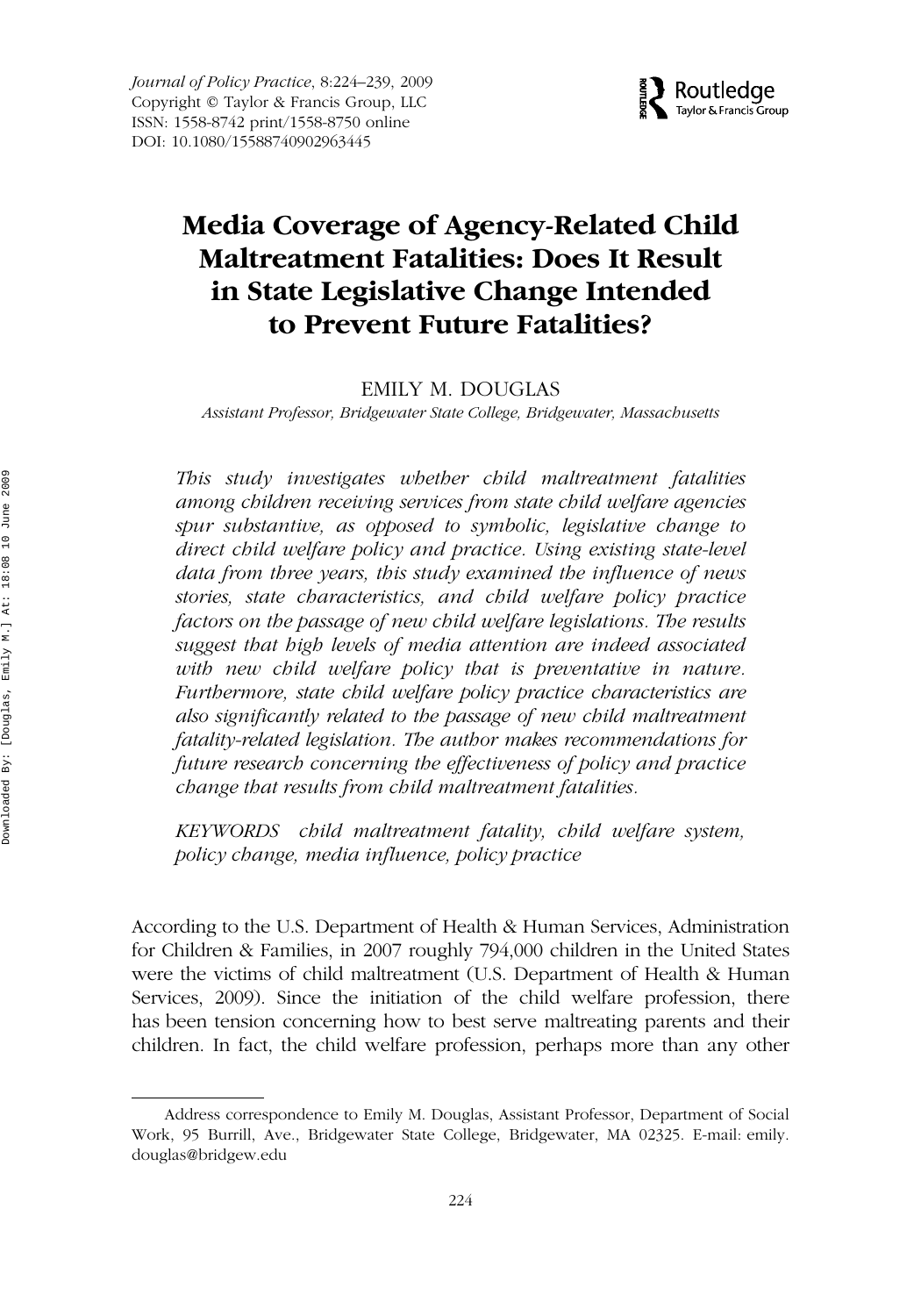professional field, has been subjected to crisis-inspired ideological swings in practice (Erickson, 2000; Kadushin, 1976). Scholars and practitioners, alike, have theorized that the most notable event that sets the ideological pendulum swinging is the public outrage over the death of a child that was known to, or was receiving services from the state's child protection agency (Gelles, 1996). In fact, recent research has demonstrated a relationship between scandal and legislative change in child welfare policy (Gainsborough, 2007). Researchers, however, have not examined whether legislation that results from scandal aims to prevent future child maltreatment fatalities (CMFs), which would be the appropriate result of fatality-inspired legislation. Building on existing research, this article investigates whether high levels of media attention about agencyinvolved CMFs spurs legislative change in the statehouse that is intended to prevent future deaths, as opposed to symbolic system reform.

#### CHILD MALTREATMENT FATALITIES

The term "child maltreatment fatalities" describes a wide range of events that include actively killing a child such as through beatings, a shaking injury, or suffocation, and passively killing a child such as through medical neglect, leaving a newborn unattended, or not providing necessary supervision for children. The National Child Abuse and Neglect Data System defines a maltreatment fatality "as a child dying from abuse or neglect, because either (a) the injury from the abuse or neglect was the cause of death, or (b) the abuse and/or neglect was a contributing factor to the cause of death" (2000, p. 6). In 2007, 35% died from a combination of abuse and neglect; 34% of victims died from neglect; and 26% died from physical abuse. The cause of death for the remaining children was unknown or due to less prevalent types of maltreatment such as medical, psychological, or sexual abuse (U.S. Department of Health & Human Services, 2009). According to a literature review by Douglas (2005), CMFs are underestimated in the United States, but it is generally accepted that a couple of thousand children die each year because of maltreatment. UNICEF (2003) indicates that the rate of CMFs in the United States is three times higher than the average among other leading countries, surpassed only by Mexico and Portugal. Importantly, research has shown that in 30% to 50% (Anderson, Ambrosino, Valentine, & Lauderdale, 1983; Beveridge, 1994) of cases the perpetrator or family of a CMF was previously known to child welfare services.

## THE IMPACT OF AGENCY-RELATED CMFS ON CHILD WELFARE LEGISLATION AND PRACTICE

Child welfare, policy, and legal scholars have long embraced the notion that the child welfare profession is shaped by scandal (Barton & Welbourne,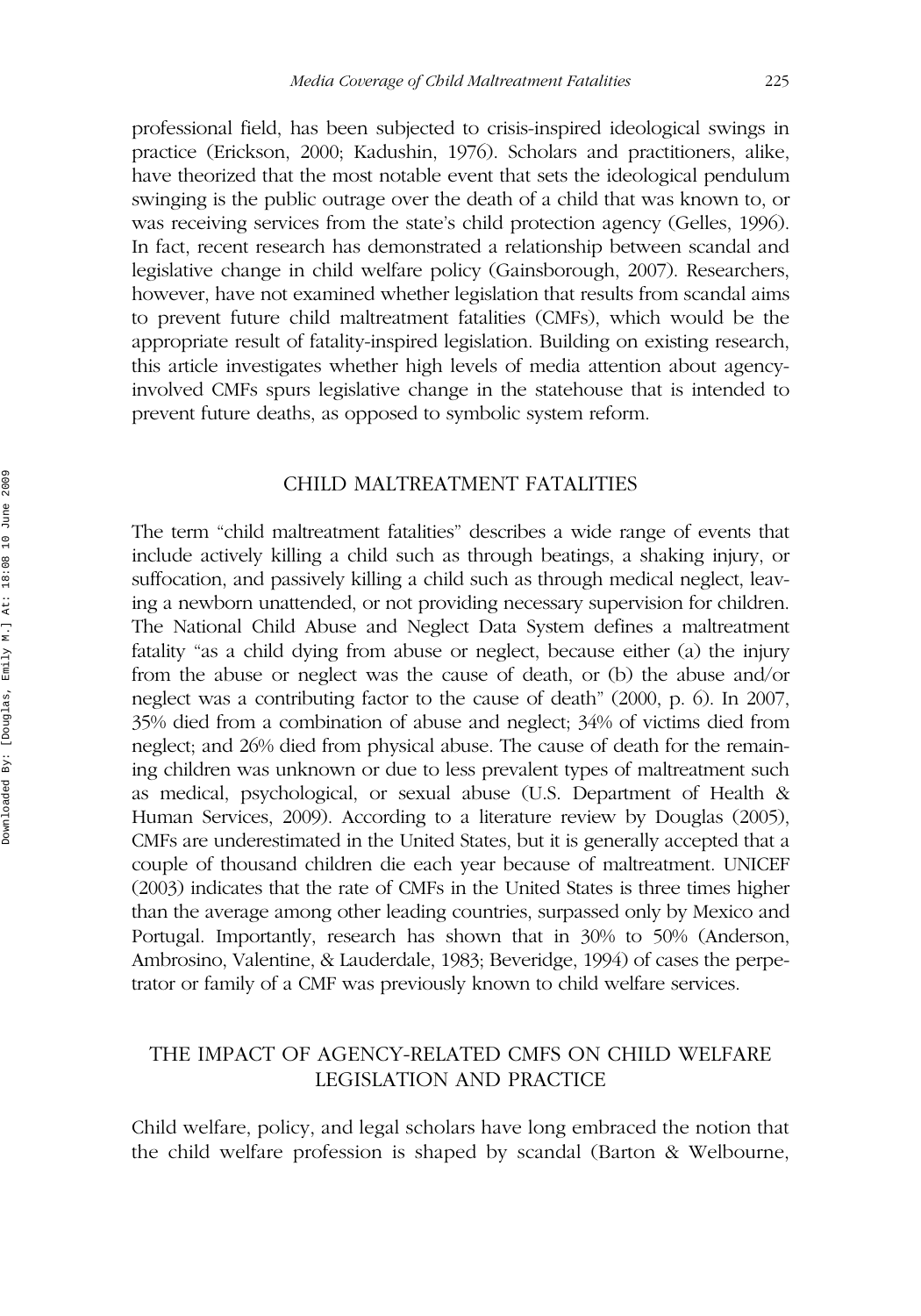2005; Gelles, 1996; Hochstadt, 2006; Lachman & Bernard, 2006; Murphy, 1997; Rzepnicki & Johnson, 2005b). Specifically, children dying in birth homes that are under state supervision or in foster homes that are approved by the state can propel legislators to take action and to implement knee-jerk reactions to a system that many have argued is in need of comprehensive reform (Allen, 1991; Brandon, 2001; Gupta & Blewett, 2007; Jimenez, 2006; Steib & Blome, 2003, 2004; Zell, 2006). For example, Eli Creekmore was a toddler in the state of Washington who was killed by his father in 1986 after his family had repeated contact with the state's child protection agency and received family preservation services (Davis, 1987). In a more recent case, five-year-old Logan Marr was killed in 2001 in Maine by her foster mother, Sally Schofield, who was also a former state child welfare worker (Carrier, 2002). In both instances, the state's child welfare system was called before the legislature where their actions and protocol were scrutinized before the public (Adams, 2001; Carrier, 2001, 2002; Rothschild, 1986; Young, 1987).

High publicity of agency-related CMFs has been linked to informal changes in social work practice. For example, some have suggested that high media attention to agency failures results in a culture of blame and mistrust concerning child protection work (Lachman & Bernard, 2006). Cooper (2005) examined the relationship between media coverage of child welfare misjudgments and cultural practices within a single agency. She found that media coverage resulted in a clamping down of management on frontline workers, which ultimately undermined the authority of those who were directly responsible for the welfare of children.

The common assumption that agency-related CMFs result in an overhaul of state child welfare policy was only recently tested by Gainsborough (2007), who examined the influence of media coverage on the passage of state child welfare legislation. The hypothesis that scandal drives legislative change was supported, as were many other factors, including state income, strong county (as opposed to state) administration, a state's degree of liberalism, and a state's region of the country. The statistical model did not include measures of child welfare practice, such as the rate of CMFs or child maltreatment investigation substantiation rate. But, most important, the results confirmed that states with higher media coverage of agency-involved CMFs passed more child welfare legislation than states with less media coverage. What remains untested is whether legislation that is passed in the wake of CMFs is intended to prevent future CMFs or whether the scandal provides an opportunity for other types of reform that have been "waiting in the wings," such as the rights of grandparents, educational reform, or the payment of social service contractors. In other words, is the reform that happens in the shadow of a child's death symbolic or substantive? Examining the content and intent of new child welfare legislation in relation to media coverage of CMFs is the focus of this article.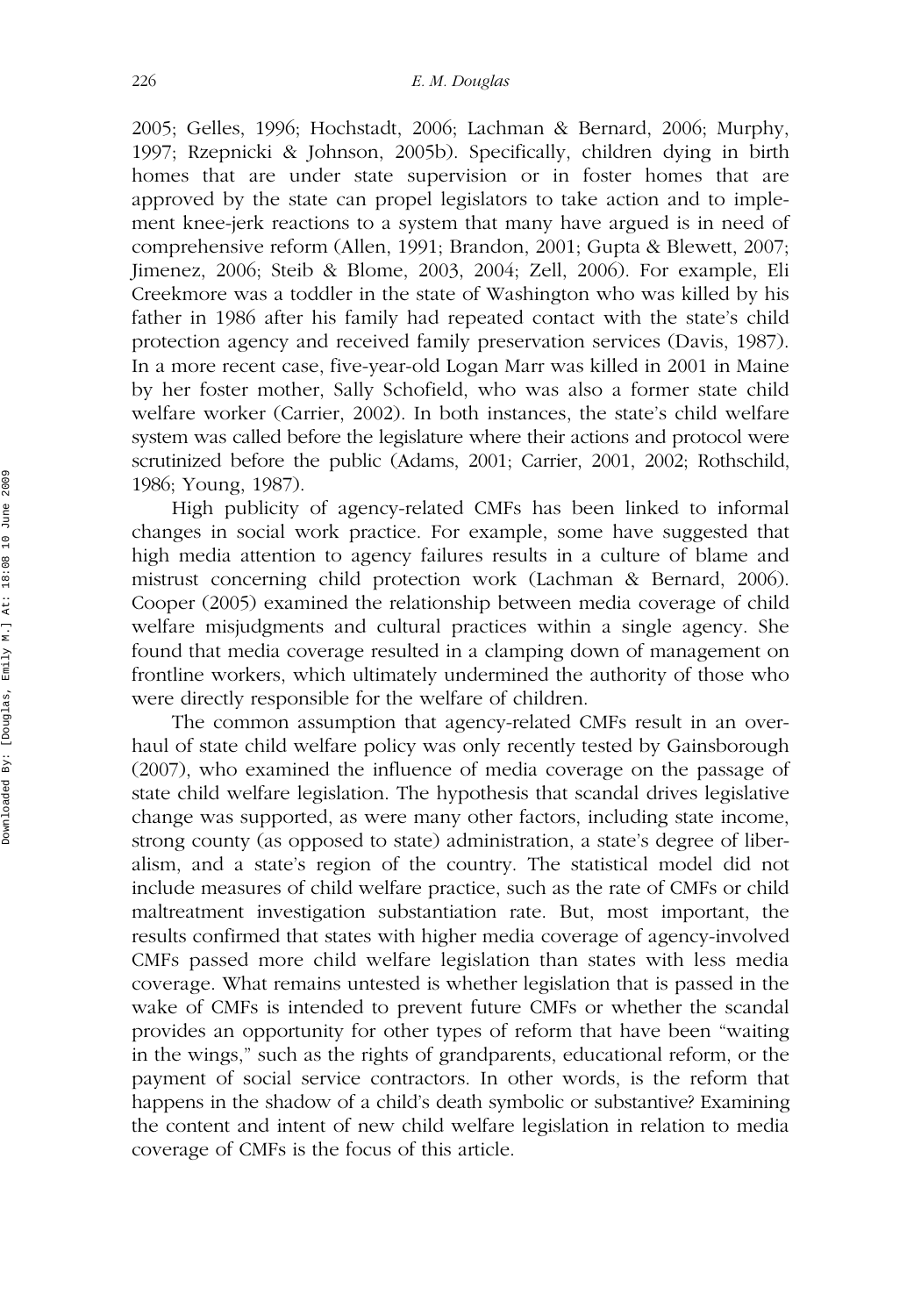### RESEARCH QUESTIONS

This article examines whether media coverage of agency-related CMFs prompts child welfare policy that is intended to prevent future CMFs. This study builds on the work by Gainsborough (2007) and uses much of the same public data that she did. In this study, however, I examine whether *states with higher media coverage of agency-related CMFs are more likely to pass legislation that might prevent future CMFs.* In other words, I parcel out some legislation of the dependent variable that Gainsborough used if it does not appear to be related to fatality prevention. Furthermore, I consider the influence of child welfare policy practice characteristics, as measured by the state-level CMF rate and child maltreatment investigation substantiation rate, on the passage of legislation that might prevent future CMFs.

#### METHODOLOGY

#### Data

The state-level data for this study come from professional associations, government sources and the newspaper database of Lexis Nexis. The primary variables for this study include new child welfare policy and a high level of media coverage about child maltreatment fatalities in which the county or state child welfare agency has some level of implied or real responsibility in the death of the child. The data for this article come from a three-year time span. The analyzed legislation came from 2002, 2003, and 2004. The state characteristic variables came from that same time period. The news stories and child welfare practice variables, however, come from the years immediately preceding the new legislation: 2001, 2002, and 2003. The rationale is that this gives the public and state legislators one year to respond to media attention and child welfare practices. For example, legislation passed in 2004 might be in response to media attention and child welfare practices in 2003. Finally, the three years worth of data was not always available for Hawaii and Alaska and thus, the three-year state-level dataset has an N of 144 instead of 150.

#### Dependent Variable

Data for the dependent variable, new child welfare state-level policy in 2002, 2003, and 2004, was compiled and published by the National Conference on State Legislators. Without communicating with the sponsors of every piece of legislation, it is impossible to know, with confidence, which laws were the spurred by CMFs. Thus, a coding scheme was developed to categorize which legislative actions were potentially the result of a CMF, and which were not. This coding scheme was based on work that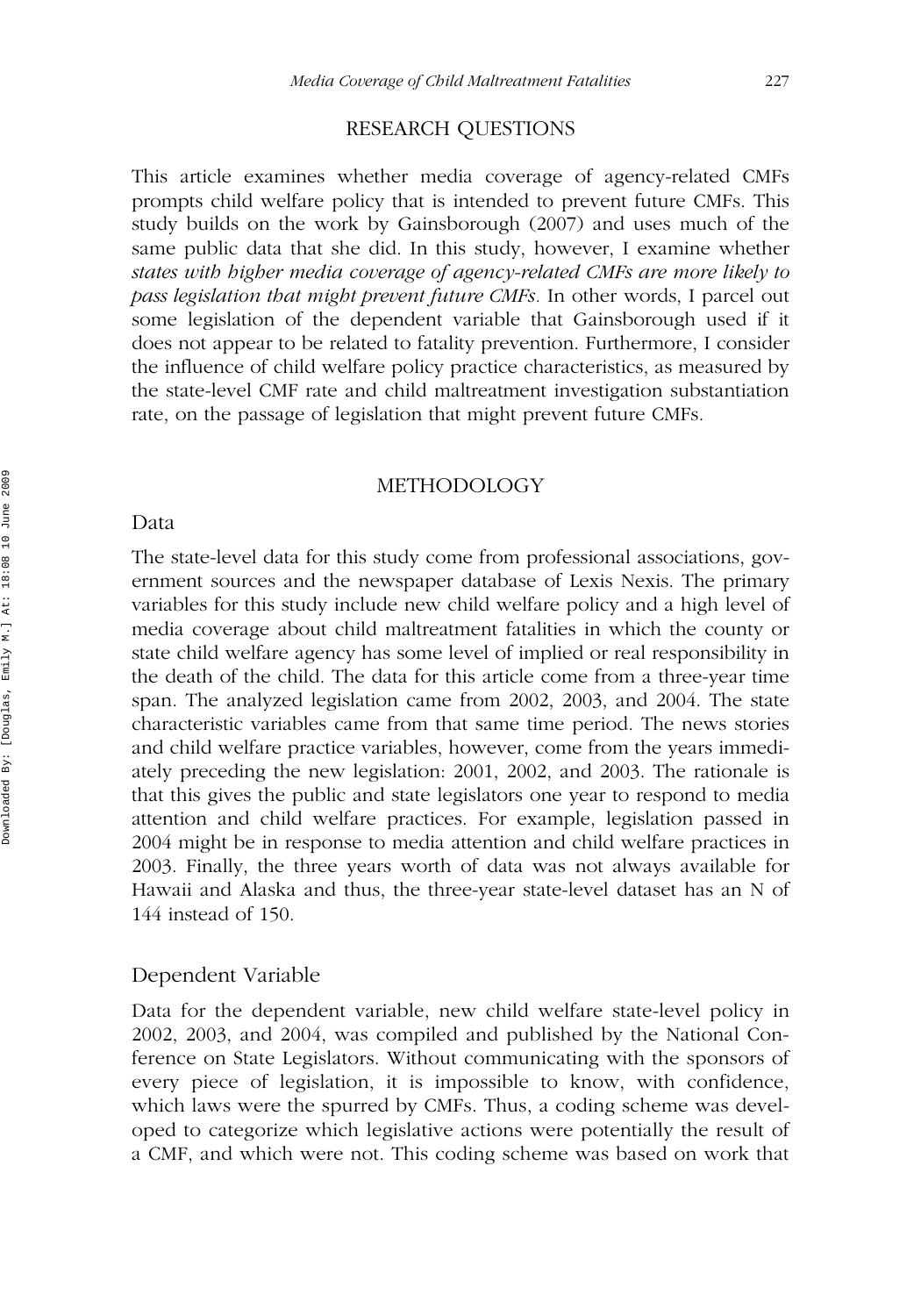focuses on the outcomes of child fatality review teams, which, among other things, identify gaps in the legal or social service systems that may have contributed to CMFs. Using annual reports and more than 300 recommendations from fatality review teams, Douglas and Cunningham (2008) identified ten common problem areas requiring needed attention and reform:

- 1. agency communication;
- 2. child death investigations;
- 3. child death review teams;
- 4. child welfare system;
- 5. criminal responsibility;
- 6. home visiting programs;
- 7. increased public education;
- 8. mandated reporting;
- 9. risk factors/risk assessment; and
- 10. training for professionals.

Using this framework of identified problems, the new child welfare laws that were passed in 2002–2004 were coded as having been potentially related to a CMF if the content of the legislation fell into one of the ten core areas previously identified by child fatality review teams. The dependent variable is a count of the number of pieces of CMF-related legislation that was passed in each state. A sample of different pieces of legislation and the assigned codes are demonstrated in Table 1. This variable has a range of 0–5; the mean  $= 0.8$ ; the median  $= 0$ .

#### Independent Variables

#### NEWS STORIES

The primary independent variable was compiled by reviewing news stories one year before each year that legislation was passed. Thus, news stories in 2001, 2002, and 2003 were collected to examine the impact on legislation that was passed in 2002, 2003, and 2004. A one-year lag time is an appropriate length of time between media coverage and new legislation and has been effectively used in other research (Gainsborough, 2007). All news stories were gathered using the database Lexis Nexis, which allows one to search for news stories by state and year. The major operative in this undertaking was to search for stories that implied or indicated state agency responsibility in a child's death, such as in instances when families were receiving services, when a child had been returned to his or her family after a separation because of maltreatment, or when a child was killed by foster or child welfare adoptive parents. This methodology has been used in previous research to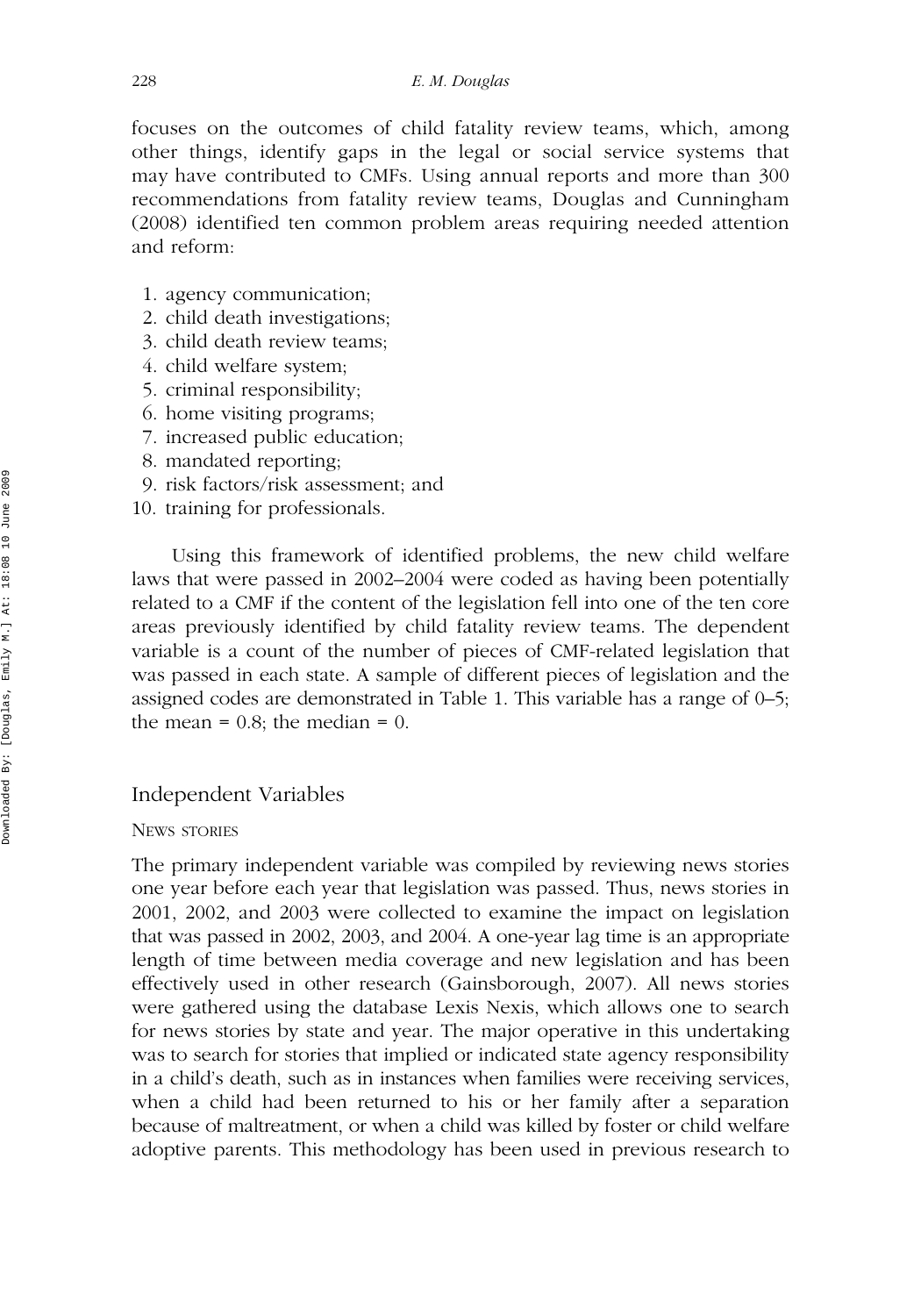| State | Year | Code                  | Legislation                                                                                                                                                                                                                                                                      | CMF-related<br>legislation* |
|-------|------|-----------------------|----------------------------------------------------------------------------------------------------------------------------------------------------------------------------------------------------------------------------------------------------------------------------------|-----------------------------|
| H.    | 2002 | HB 5002,<br>PA 92-801 | Requires members of the clergy to report child<br>abuse to the Department of Children and<br>Family Services. Exempts clergy from reporting<br>communications covered by clergy/penitent<br>privilege.                                                                           | 1                           |
| CA    | 2003 | SB 169.<br>Chap 19    | Authorizes a child who was adopted as part of a<br>sibling group and who has been separated from<br>his or her siblings through re-adoption to<br>petition the court to enforce any agreement for<br>visitation or to order visitation in the absence of<br>such an agreement.   | $\overline{0}$              |
| FL.   | 2003 | SB 1454,<br>Chap $16$ | Requires the Department of Children and Families<br>to establish core competencies for a single<br>integrated curriculum to ensure that each<br>person delivering child welfare services obtains<br>the knowledge, skills and abilities necessary to<br>conduct his or her work. | 1                           |
| ΚS    | 2004 | HB2568,<br>Chap $142$ | Imposes a fee of \$100 on defendants convicted of<br>certain crimes against minors, to be deposited<br>into a newly created Children's Advocacy<br>Center Fund. Specifies that the fund is to be<br>used for the operating expenses of eligible<br>children's advocacy centers.  | $\theta$                    |
| TN    | 2004 | HJR 792               | Requests the state Commission on Children and<br>Youth and the Department of Health to conduct<br>a statewide statistical study on violent deaths of<br>children from infancy through age 18.                                                                                    | 1                           |

**TABLE 1** Examples of Coding Scheme for CMF-Related Legislation

\*Note.  $1$  = Related to CMF;  $0$  = Not related to CMF

estimate public attention to particular high-profile cases (Cooper, 2005; Goddard & Liddell, 1995). Using the database Lexis Nexis, news stories in each state were searched and examined using the following key word combinations: [child death] and [agency or department]; [child die\*] and [agency or department]; and, [child killed] and [agency or department]. News stories that reported on a change in department or agency policy or protocol as a result of CMFs were excluded, as were editorials. News stories published in one state about the death of a child in another state were also excluded. Multiple stories about the same death published on the same day in different newspapers were counted as 1, so as not to overestimate the level of media attention. This count variable was of the number of news stories in a single state, not the number of children who died in that state. The primary purpose of this variable was to capture the media attention given to the incidence of CMFs that are linked to the local or state child welfare agency. The range for this variable was  $0-24$ ; the mean = 2.8; the median = 1.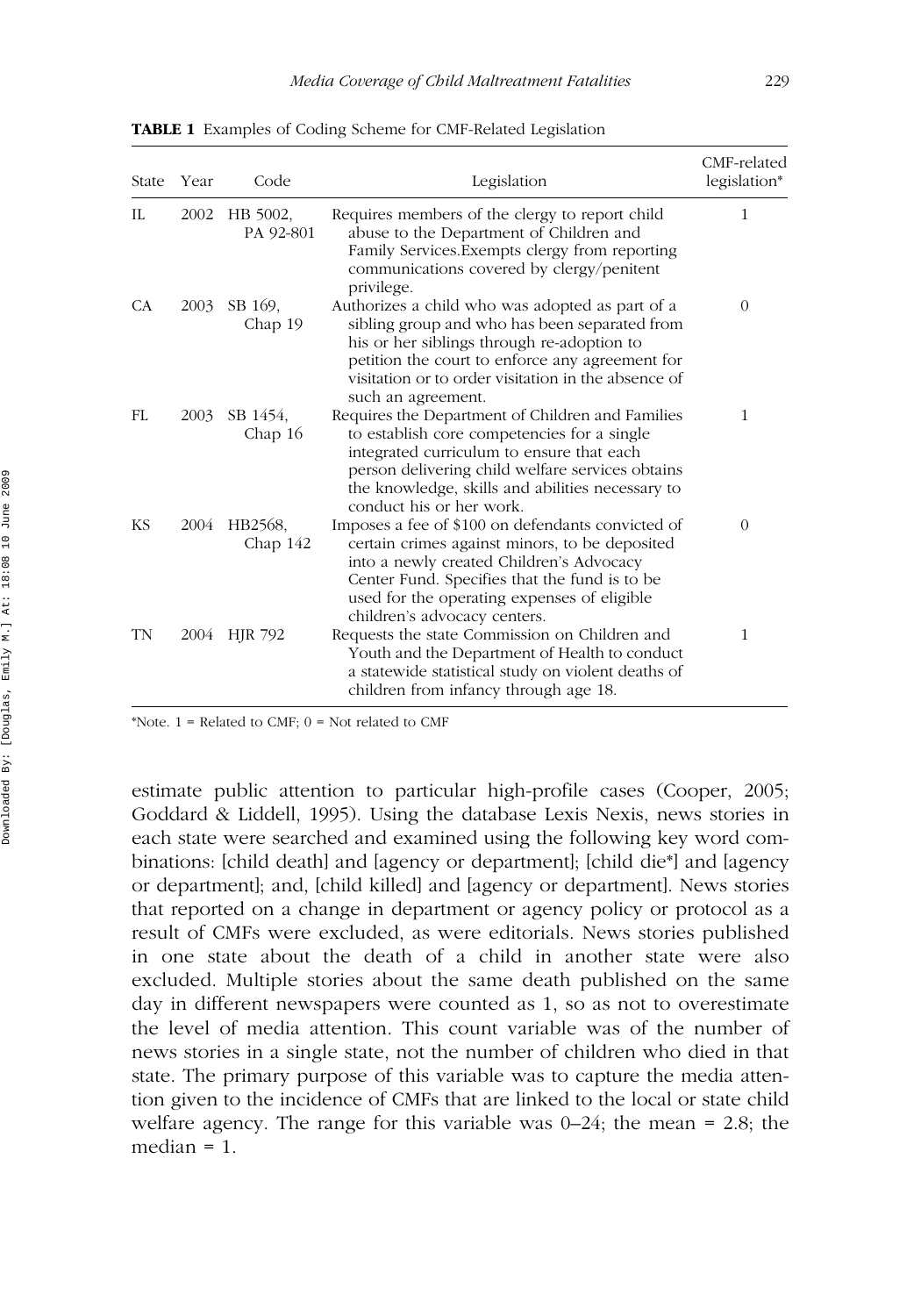#### CHILD WELFARE VARIABLES

The CMF rate per 100,000 children for years 2001–2003 (preceding the years for new child welfare policy 2002–2004) documents the rate with which children died from maltreatment in each state, as opposed to only those associated with agency-related fatalities. The data for this variable comes from the Department of Health & Human Services, Administration of Children & Families. The range for this variable was  $0-7.67$ ; the mean = 1.77. One could speculate that states with higher CMF rates would be more likely to pass new child welfare policy.

The child maltreatment investigation substantiation rate is calculated by comparing the number of substantiated or "founded" cases of maltreatment with the number of investigations completed in a given year for each state. The 2001–2003 data for this variable come from the Department of Health & Human Services, Administration of Child & Families. The range for this variable =  $8.6\% - 56.3\%$ ; the mean =  $27.7\%$ . States with lower substantiation rates might "miss" instances of actual maltreatment and thus be more likely to reform child welfare policy.

#### STATE CHARACTERISTIC VARIABLES

Four variables that were found to be related to the passage of child welfare legislation in previous research (Gainsborough, 2007) were included in this article: median household income, degree of liberalism in each state, whether or not the child welfare system had a strong county system in place, and the region of the state in the country. Household median income for the years 2002–2004 was derived from the Census Bureau Current Population Survey. The range for this variable was  $$29,095 - $51,826$ ; the mean =  $$39,172$ . The degree of liberalism for each state comes from a CBS/*New York Times* national poll of political ideology which is available at: http://php.indiana.edu/∼wright1/. Data was only available for 2002 and 2003; the average of these two years was substituted for Year 3. The range for the liberalism variable = 11%–38.2%; the mean = 20.6%. The state measure concerning the degree of county oversight for each state's child welfare profession was taken from the National Study of Child Protective Services Systems and Reform Efforts and is available at: http://aspe.hhs.gov/hsp/cps%2Dstatus03/ state%2Dpolicy03. In this dichotomous variable, 16% of the states are considered to have strong county structure and discretion. Finally, three dummy variables were included to indicate the region of the country for each state. The dummy for the northern region was the reference category. This information came from the Census Bureau. Two dummy variables were also included in the analyses to indicate if the data came from Year 1 or Year 2; Year 3 was the reference category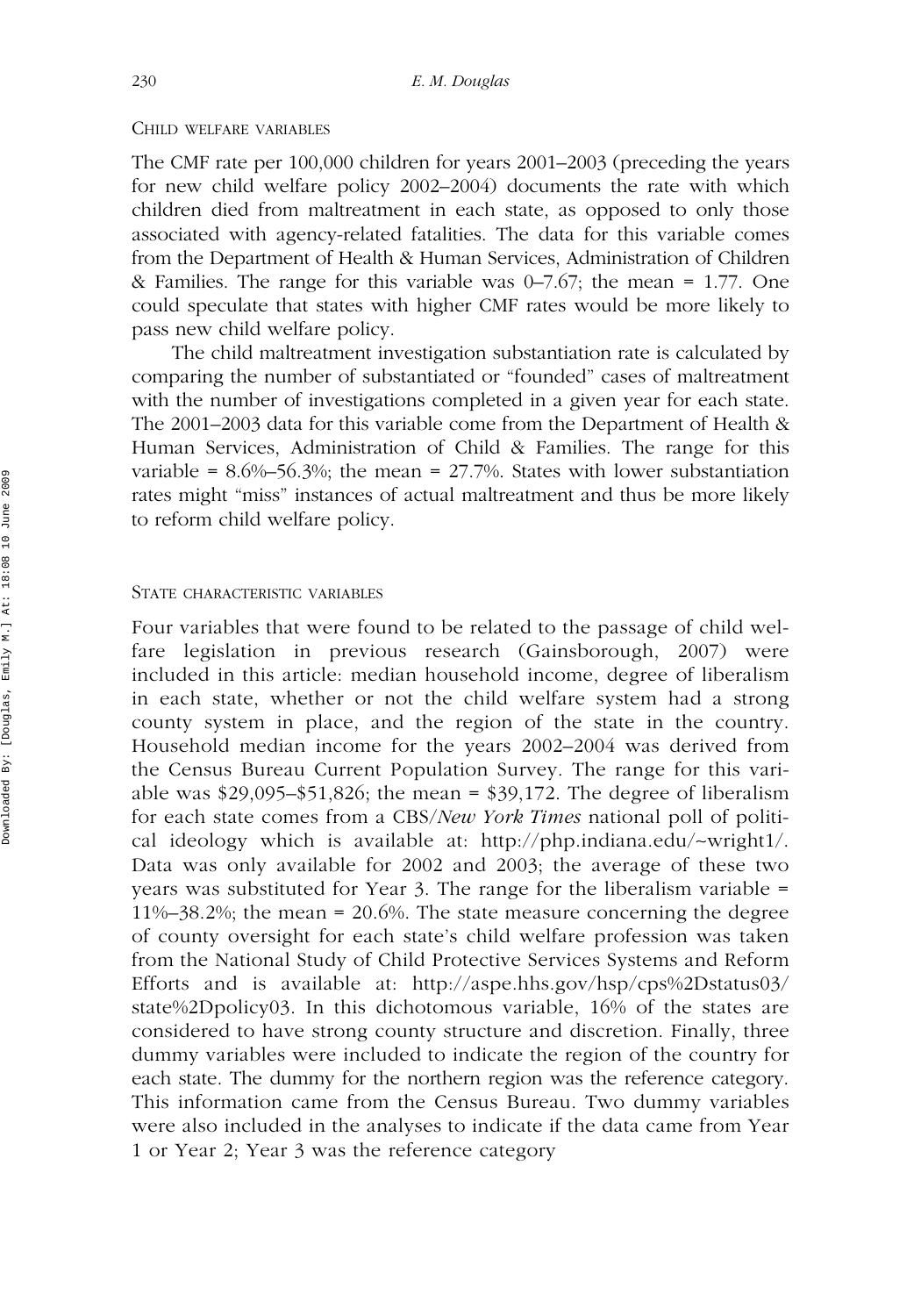#### Analysis

The dependent variable is a count of new child welfare legislation that is intended to prevent future CMFs. Thus, negative binomial regression was implemented to test the hypotheses of this article. The counts for the same state over multiple years form a cluster; multiple counts in the same cluster may in fact not be independent. To control for these potential intraclass correlations, the regression model was clustered by state and this clustering is reflected in the adjustment of the standard errors.

#### **RESULTS**

The bivariate correlations of the variables in the model are presented in Table 2. Significant relationships exist between the dependent variable, new CMF-related legislation, and three of the independent variables: news stories, child maltreatment investigation substantiation rate, and strong county oversight of the child welfare system. All of the variables were included in the negative binomial regression model.

The summary statistics of the negative binomial regression analysis are presented in Table 3. The results indicate that news coverage has a statistically significant relationship to CMF-related legislation that is passed at the state-level. States that had more news coverage passed more CMF-related legislation. The rate of CMFs is also significantly and positively related to the passage of new CMF-related legislation. Child maltreatment investigation substantiation rates were also significantly, but negatively, related to the passage of new CMF-related legislation. States with higher levels of income were more likely to pass CMF-related legislation. States in the South and Midwest are more likely to pass CMF-related legislation than states in the North. This was not true for western states. The final column of Table 3, "*z*," indicates the effect size for each independent variable, or the strength of the relationship between the independent and dependent variable. From this, we can see that the most influential variables are news coverage, CMF rate, region of the country, median household income, and substantiation rate.

#### DISCUSSION

This study tested whether high media attention to agency-related CMFs spurs substantive legislative change in the child welfare profession. This was accomplished by examining whether states with higher media coverage of CMFs would be more likely to pass legislation that was intended to prevent future CMFs. The results indicate that policy makers in states with high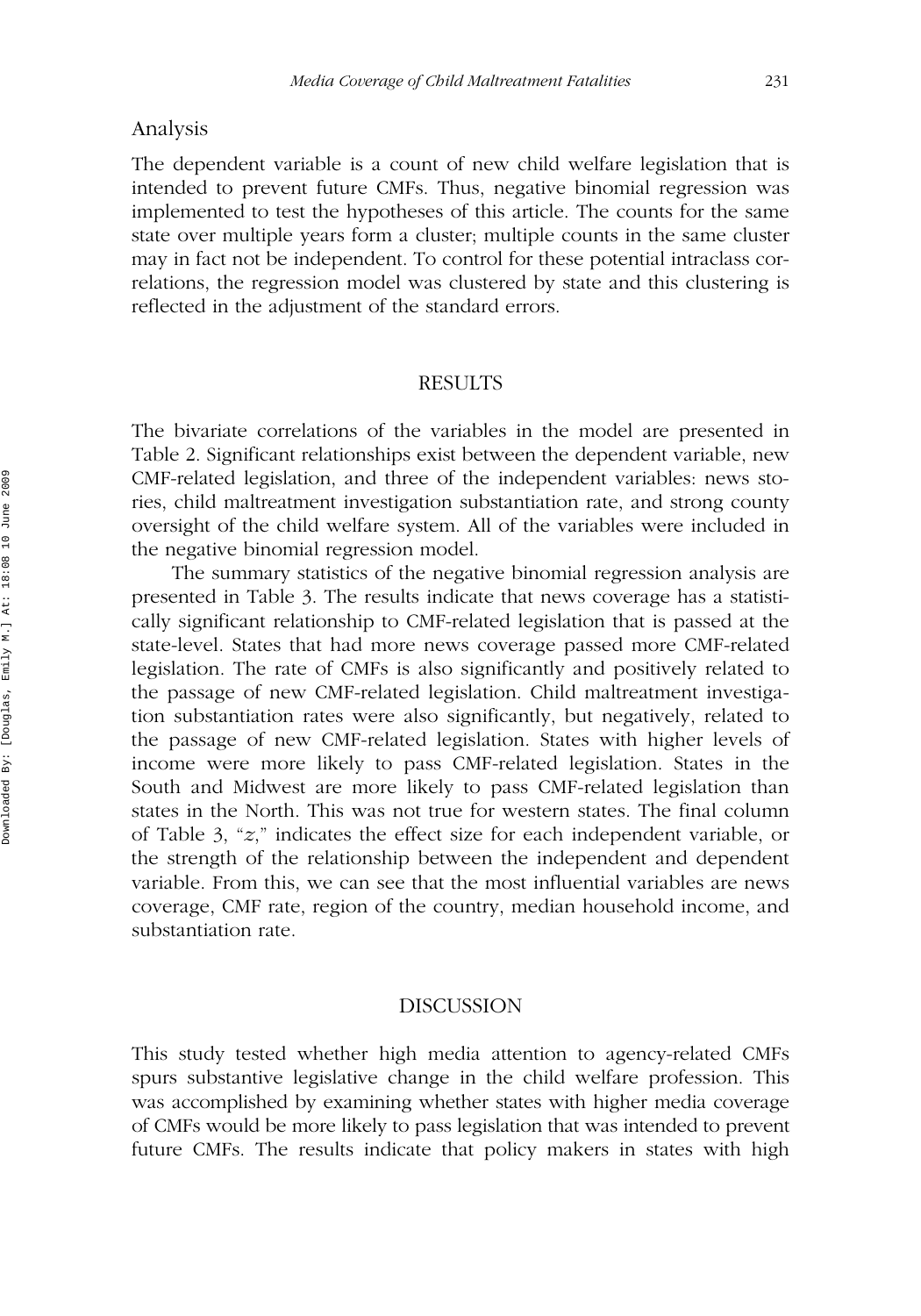| anables                                                               |                                                                                                                                                                                                                                                                                                                      | $\overline{\mathcal{N}}$       | 3.                                                                                                                                                                                                                                                                                                                                             | 4.                                                                                                                                                                                                                                                                                                     |                                                                                     | s.                                                                | <sup>V</sup>                                             | ∞ं                                               |                                                              |            |                      |  |
|-----------------------------------------------------------------------|----------------------------------------------------------------------------------------------------------------------------------------------------------------------------------------------------------------------------------------------------------------------------------------------------------------------|--------------------------------|------------------------------------------------------------------------------------------------------------------------------------------------------------------------------------------------------------------------------------------------------------------------------------------------------------------------------------------------|--------------------------------------------------------------------------------------------------------------------------------------------------------------------------------------------------------------------------------------------------------------------------------------------------------|-------------------------------------------------------------------------------------|-------------------------------------------------------------------|----------------------------------------------------------|--------------------------------------------------|--------------------------------------------------------------|------------|----------------------|--|
| MF-related legislation                                                | $1.00$                                                                                                                                                                                                                                                                                                               |                                |                                                                                                                                                                                                                                                                                                                                                |                                                                                                                                                                                                                                                                                                        |                                                                                     |                                                                   |                                                          |                                                  |                                                              |            |                      |  |
| New stories count                                                     |                                                                                                                                                                                                                                                                                                                      |                                |                                                                                                                                                                                                                                                                                                                                                |                                                                                                                                                                                                                                                                                                        |                                                                                     |                                                                   |                                                          |                                                  |                                                              |            |                      |  |
| MF rate                                                               | ***<br>0.13<br>0.18                                                                                                                                                                                                                                                                                                  | 888311.281818<br>898311.381818 |                                                                                                                                                                                                                                                                                                                                                |                                                                                                                                                                                                                                                                                                        |                                                                                     |                                                                   |                                                          |                                                  |                                                              |            |                      |  |
| substantiation rate                                                   |                                                                                                                                                                                                                                                                                                                      |                                |                                                                                                                                                                                                                                                                                                                                                |                                                                                                                                                                                                                                                                                                        |                                                                                     |                                                                   |                                                          |                                                  |                                                              |            |                      |  |
| Strong county                                                         | $\ddot{C}$<br>$\ddot{C}$<br>$\ddot{C}$<br>$\ddot{C}$<br>$\ddot{C}$<br>$\ddot{C}$<br>$\ddot{C}$<br>$\ddot{C}$<br>$\ddot{C}$<br>$\ddot{C}$<br>$\ddot{C}$<br>$\ddot{C}$<br>$\ddot{C}$<br>$\ddot{C}$<br>$\ddot{C}$<br>$\ddot{C}$<br>$\ddot{C}$<br>$\ddot{C}$<br>$\ddot{C}$<br>$\ddot{C}$<br>$\ddot{C}$<br>$\ddot{C}$<br> |                                | $\begin{array}{l} 1.00 \\ 0.06 \\ 0.33 \\ -0.05 \\ -0.05 \\ -0.05 \\ -0.05 \\ -0.05 \\ -0.05 \\ -0.05 \\ -0.05 \\ -0.05 \\ -0.05 \\ -0.05 \\ -0.05 \\ -0.05 \\ -0.05 \\ -0.05 \\ -0.05 \\ -0.05 \\ -0.05 \\ -0.05 \\ -0.05 \\ -0.05 \\ -0.05 \\ -0.05 \\ -0.05 \\ -0.05 \\ -0.05 \\ -0.05 \\ -0.05 \\ -0.05 \\ -0.05 \\ -0.05 \\ -0.05 \\ -0.$ | $\begin{array}{c} 1.00 \\ 0.31** \\ 0.18** \\ 0.16* \\ 0.06* \\ 0.07** \\ 0.03* \\ 0.03* \\ 0.01* \\ 0.01* \\ 0.01* \\ 0.01* \\ 0.01* \\ 0.01* \\ 0.01* \\ 0.01* \\ 0.01* \\ 0.01* \\ 0.01* \\ 0.01* \\ 0.01* \\ 0.01* \\ 0.01* \\ 0.01* \\ 0.01* \\ 0.01* \\ 0.01* \\ 0.01* \\ 0.01* \\ 0.01* \\ 0.0$ |                                                                                     |                                                                   |                                                          |                                                  |                                                              |            |                      |  |
| Income                                                                |                                                                                                                                                                                                                                                                                                                      |                                |                                                                                                                                                                                                                                                                                                                                                |                                                                                                                                                                                                                                                                                                        |                                                                                     |                                                                   |                                                          |                                                  |                                                              |            |                      |  |
| iberalism                                                             |                                                                                                                                                                                                                                                                                                                      |                                |                                                                                                                                                                                                                                                                                                                                                |                                                                                                                                                                                                                                                                                                        |                                                                                     |                                                                   |                                                          |                                                  |                                                              |            |                      |  |
| South                                                                 |                                                                                                                                                                                                                                                                                                                      |                                |                                                                                                                                                                                                                                                                                                                                                |                                                                                                                                                                                                                                                                                                        |                                                                                     |                                                                   |                                                          |                                                  |                                                              |            |                      |  |
| Midwest                                                               |                                                                                                                                                                                                                                                                                                                      |                                |                                                                                                                                                                                                                                                                                                                                                |                                                                                                                                                                                                                                                                                                        |                                                                                     |                                                                   |                                                          |                                                  |                                                              |            |                      |  |
| West                                                                  |                                                                                                                                                                                                                                                                                                                      |                                |                                                                                                                                                                                                                                                                                                                                                |                                                                                                                                                                                                                                                                                                        | $1.00$<br>$0.26$ ***<br>$0.00$<br>$0.28$ **<br>$0.13$<br>$0.00$<br>$0.00$<br>$0.00$ | $1.00$<br>$0.39***$<br>$0.37***$<br>$0.000$<br>$0.000$<br>$0.000$ | $1.00$<br>$-3.32$ ***<br>$-0.17$ *<br>$-0.16$<br>$-0.16$ | $1.00$<br>$-1.3$<br>$-1.3$<br>$-0.00$<br>$-0.00$ | $\begin{array}{c} 1.00 \\ -0.31 \end{array}$<br>0.00<br>0.00 |            |                      |  |
| Year <sub>1</sub>                                                     |                                                                                                                                                                                                                                                                                                                      |                                |                                                                                                                                                                                                                                                                                                                                                |                                                                                                                                                                                                                                                                                                        |                                                                                     |                                                                   |                                                          |                                                  |                                                              | 888<br>100 |                      |  |
| Year <sub>2</sub>                                                     | 0.03                                                                                                                                                                                                                                                                                                                 |                                |                                                                                                                                                                                                                                                                                                                                                |                                                                                                                                                                                                                                                                                                        |                                                                                     |                                                                   |                                                          |                                                  |                                                              |            | $1.00$<br>$-0.50***$ |  |
| Note: ${}^*p \leq 0.05$ ; ${}^{**}p \leq 0.01$ ; ${}^{***}p \leq .00$ |                                                                                                                                                                                                                                                                                                                      |                                |                                                                                                                                                                                                                                                                                                                                                |                                                                                                                                                                                                                                                                                                        |                                                                                     |                                                                   |                                                          |                                                  |                                                              |            |                      |  |

| l<br>l                                                                                                                                                                                                                              |
|-------------------------------------------------------------------------------------------------------------------------------------------------------------------------------------------------------------------------------------|
| ׅ֘֒<br>$\frac{1}{\pi}$                                                                                                                                                                                                              |
|                                                                                                                                                                                                                                     |
| i<br>i                                                                                                                                                                                                                              |
|                                                                                                                                                                                                                                     |
| is the contract of the contract of the contract of the contract of the contract of the contract of the contract of the contract of the contract of the contract of the contract of the contract of the contract of the contrac<br>Ì |
|                                                                                                                                                                                                                                     |
| $\ddot{a}$<br>$\ddot{\phantom{a}}$                                                                                                                                                                                                  |
| ֖֖֖֧ׅ֧֪֪֚֚֚֚֚֚֚֚֚֚֚֚֚֚֚֚֚֚֚֚֚֚֚֚֡֝֬֓֡֬֝֝֬֝֓֬֝֬֝֓֝֬֝֬֝֬֝֬֝֬֝֬                                                                                                                                                                        |
| Ī                                                                                                                                                                                                                                   |
|                                                                                                                                                                                                                                     |
| Í                                                                                                                                                                                                                                   |
| l                                                                                                                                                                                                                                   |
| <br> <br> <br> <br>ׇ֚֬֓֕֓֡֡֡<br>֕<br>l                                                                                                                                                                                              |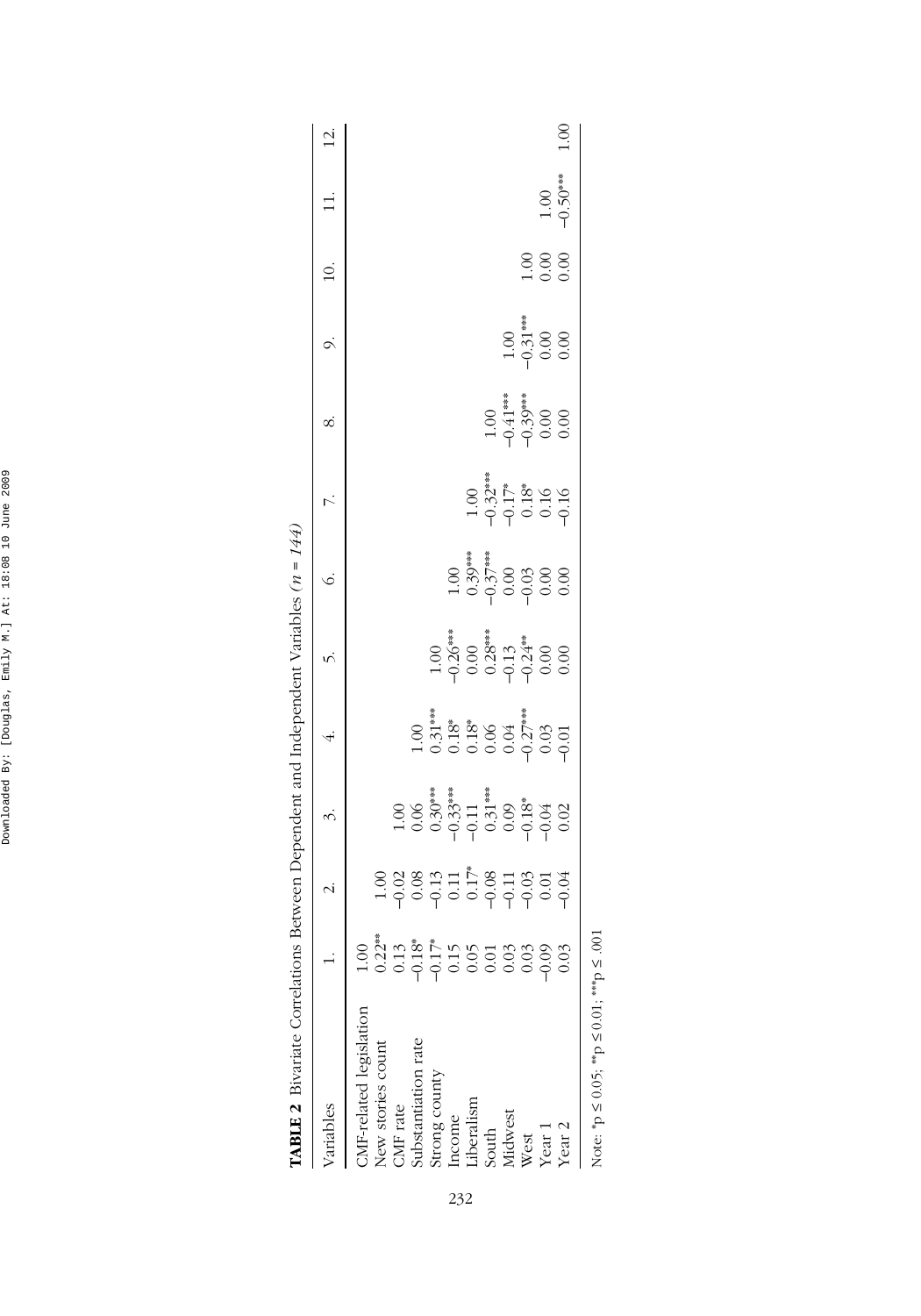| Independent variables | b         | Robust SE | Z       |
|-----------------------|-----------|-----------|---------|
| News coverage.        | $0.05***$ | 0.01      | 3.74    |
| CMF rate              | $0.22**$  | 0.07      | 3.11    |
| Substantiation rate   | $-0.03**$ | 0.01      | $-3.01$ |
| Household income      | $0.00**$  | 0.00      | 3.27    |
| Liberalism            | 0.01      | 0.03      | 0.37    |
| Strong county         | $-0.38$   | 0.42      | $-0.89$ |
| South dummy           | $0.95***$ | 0.28      | 3.36    |
| Midwest dummy         | $0.83*$   | 0.35      | 2.41    |
| West dummy            | 0.67      | 0.36      | 1.85    |
| Year 1                | $-0.19$   | 0.27      | $-0.72$ |
| Year 2                | 0.01      | 0.25      | 0.04    |
| Constant              | $-3.54$   | 1.08      | $-3.29$ |

**TABLE 3** Summary Results for Negative Binomial Regression with Child Welfare Policy as Dependent Variable *(n = 144)*

Note: Wald chi2(11) = 112.45, p = .000; \*p ≤ .05; \*\*p ≤ .01; \*\*\*p ≤ .001

media attention to agency-related CMFs respond by passing substantive legislation. The analyses also indicate that state-level child welfare practice characteristics are related to the passage of CMF-related legislation.

## Rational Actor Model of Policy Making

This study builds on previous work that also found a significant relationship between media coverage and new child welfare policy (Gainsborough, 2007). The analyses in this article are unique in the attempt to parcel out whether media coverage of children's deaths actually results in new legislation related to this tragedy. Legislators appear to be responding to state agency catastrophe with legislation that is preventative and substantive in nature, as opposed to overhauling the child welfare system without direction.

The findings are consistent with the rational actor or rational choice theory of policy-making. The rational actor model argues that individuals make decisions and take action based on rational judgment. This theory of self-interest is based on the utility of a specific outcome; individuals weigh the costs and benefits of a given situation and select the one that will yield the most benefit for the individual, household, firm, or state (De Mesquita & Cohen, 1995; Huber, 1997). This theory has been used widely throughout the social sciences in the disciplines of sociology, criminology, economics, political economy, and political science (Cangelosi, Robinson, & Schkade, 1969; Edlin, Gelman, & Kaplan, 2007; Feeley, 1970; Feiock, 2007; Hechter & Kanazawa, 1997; Holton, 1997; Huber, 1997; Monroe, 1991; Pratt, 2008; Simon, 1965; Spickard, 1998; Weimer, 1978).

Many of our current social policies are based on the rational actor model. For example, the criminal justice "three strikes-you're out" policy assumes that individuals engaging in criminal activity cease this behavior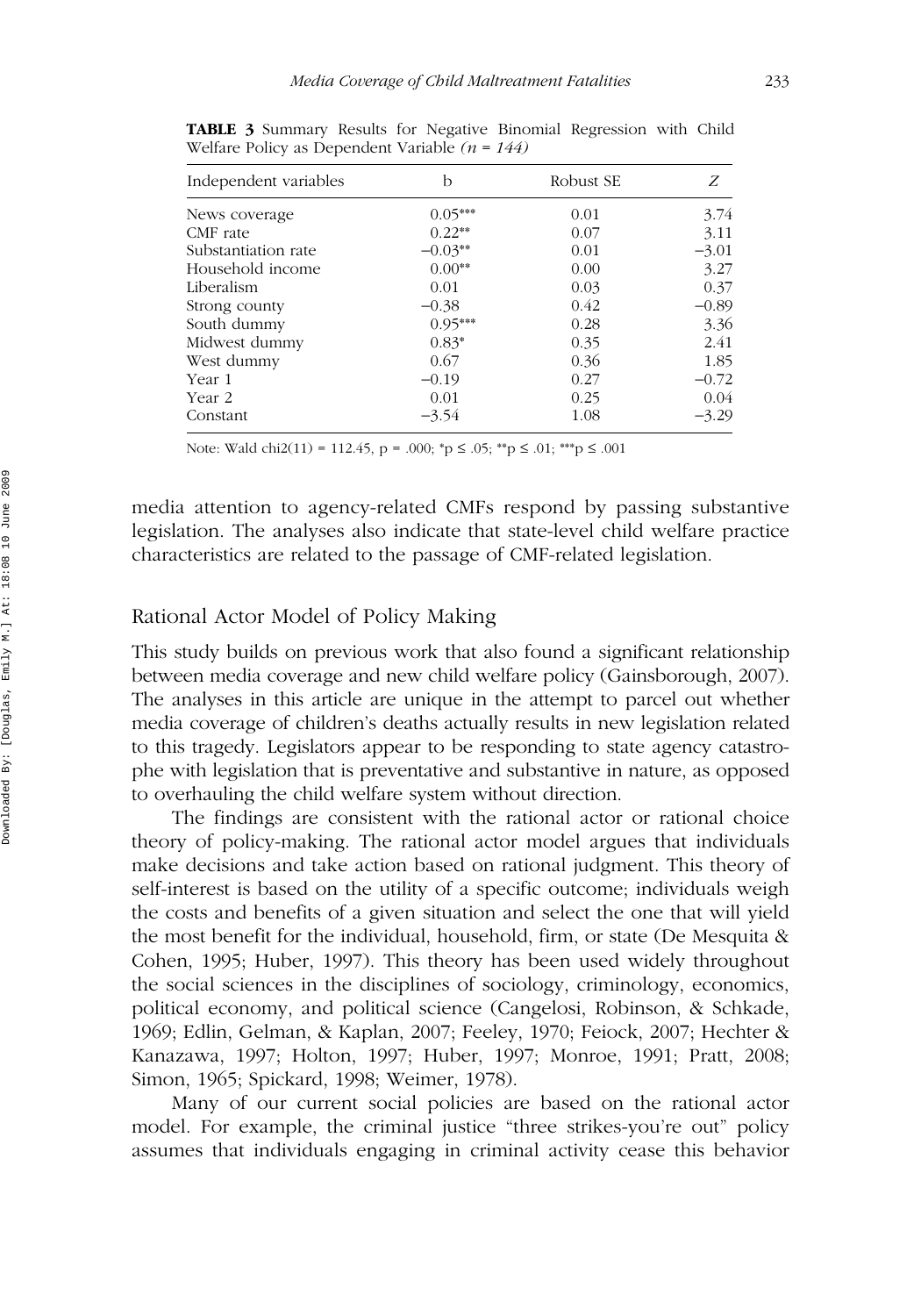once confronted with the possibility of a long-term jail sentence (Shichor, 1997). Similarly, having additional children while on welfare is often discussed in light of rational choice theory (Nechyba, 2001) and lead to the institution of "family caps" in some states during the reform of welfare in the 1990s. The rational actor model, as applied to legislative decisions on the part of politicians, would suggest that not only do states reform their child welfare policy in the wake of a CMF as supported by Gainsborough's (2007) work, but that they pass legislation intended to prevent future CMFs. When the legislative process is viewed through this theoretical lens, states that encounter the problem of CMFs that are tragic enough to receive high media attention act to make changes in their child welfare policy that will prevent future tragedies.

#### Child Welfare Policy Practice

The analyses in this article also address the influence of state-level child welfare practice characteristics on the passage of CMF-related legislation. The results indicate that these factors are important variables in understanding whether preventive CMF legislation is passed at the state level. States with higher CMF rates passed more CMF preventive legislation. Furthermore, states with lower child maltreatment investigation substantiation rates were also more likely to pass CMF-related legislation. Both of these findings suggest that policy makers are responding to documented child welfare policy practice concerns. The results indicate that states that experience higher rates of fatalities and states that substantiate fewer cases of maltreatment recognize their need for more prevention and/or intervention in their state concerning the deaths of children and act rationally to ameliorate this situation. One might think it counterintuitive that lower substantiation rates are related to the passage of more CMF-related legislation. On the contrary, lower substantiation rates might mean that states' child welfare policy practice is guilty of "false negatives," or of missing actual cases of child maltreatment, which results in more fatalities, and thus, a change in policy is warranted.

The results of this study were similar to that of Gainsborough (2007) with the exception of county influence. The addition of the child welfare practice characteristic variables appears to have absorbed some of the variance in the dependent variable that was initially explained by the "strong county" variable. Bivariate level analyses indicate a significant and positive correlation between strong country and both CMF and substantiation rates. This means that states with strong county oversight have both higher fatality rates and yet also substantiate a higher proportion of their investigations as instances of maltreatment. At this stage in the research, it is unclear how or why county administration may be related to the passage of child welfare legislation.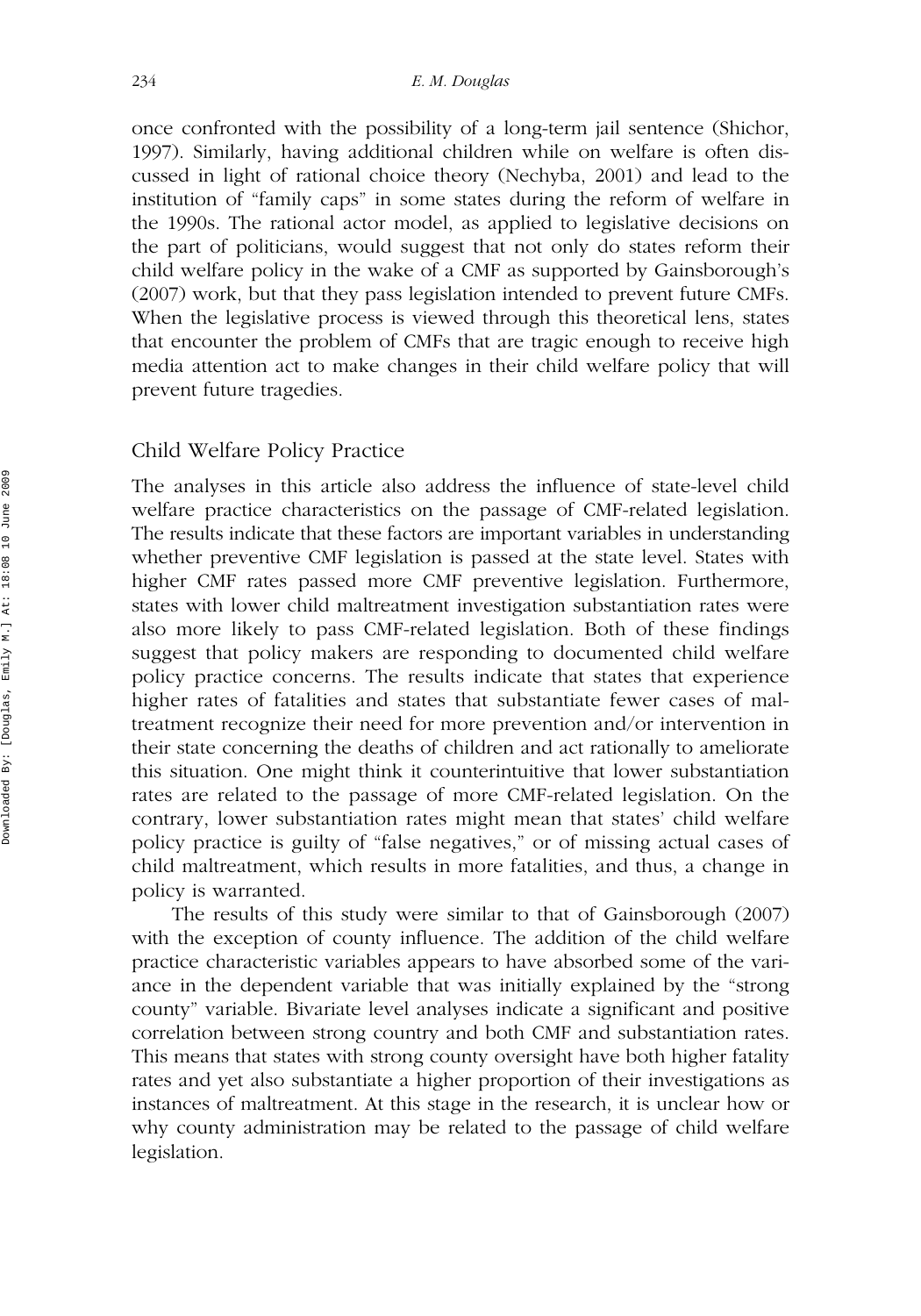## Limitations

This study is not without limitations. First, from a distance, it is almost impossible to know what legislation is the result of a CMF. This study relied on a systematic coding scheme to determine which laws may have been the result of CMFs, but this coding scheme only allows one to estimate which laws are potentially related to CMFs. Second, this study selected newspaper stories that were related to CMFs, where the state's child protective agency had an implied or legitimate role in the child's death. It is possible that news stories were overlooked, or that relevant stories could have been excluded from the Lexis Nexis database. In fact, significant variation occurs between states with regard to which newspapers are carried in the database. For example, four states with similar populations (Arizona, Massachusetts, Indiana, and Washington) have great variation in the number of papers in the Lexis Nexis database, ranging from 3 to 15 papers. This might affect the findings of the negative binomial regression, yet as previously noted, news stories appearing on the same day in different papers in the same state were given a single count of 1 so as not to inflate the media exposure about a single case on a given day. Thus, I do not believe that the variation in the Lexis Nexis database has important implications for the findings of this research.

#### Future Research

A plethora of research exists that concerns itself with child welfare policy and speculation over what leads to legislative change (Erickson, 2000; Gelles, 1996, 2001; Golden, 2000; Johnson, Baker, & Maceira, 2001; Murphy, 1997; Pelton, 1992, 1997; Wald, 1988). However, virtually no body of literature exists that empirically examines which factors lead to new policy in the child welfare profession. This is unfortunate for a system that is routinely accused of swinging between the endpoints of two schools of practice: family preservation and child safety (Erickson, 2000; Gelles, 2001; Murphy, 1997). An empirically based understanding of this process may yield more centriststyle legislation and may ultimately lead to increased stabilization of the child welfare profession.

Research suggests that the death of a child also leads to practice and organizational cultural changes that may be more subtle than the passage of new legislation. For example, a child dying in his or her birth home might prompt caseworkers and caseworker supervisors to be more aggressive in the future about removing a child from the birth home. In fact, Gelles (2003) discusses such informal changes in child welfare practice after the death of a child. This type of change warrants further investigation in future research to better understand the more subtle changes within the child welfare profession, as opposed to those passed by a legislature.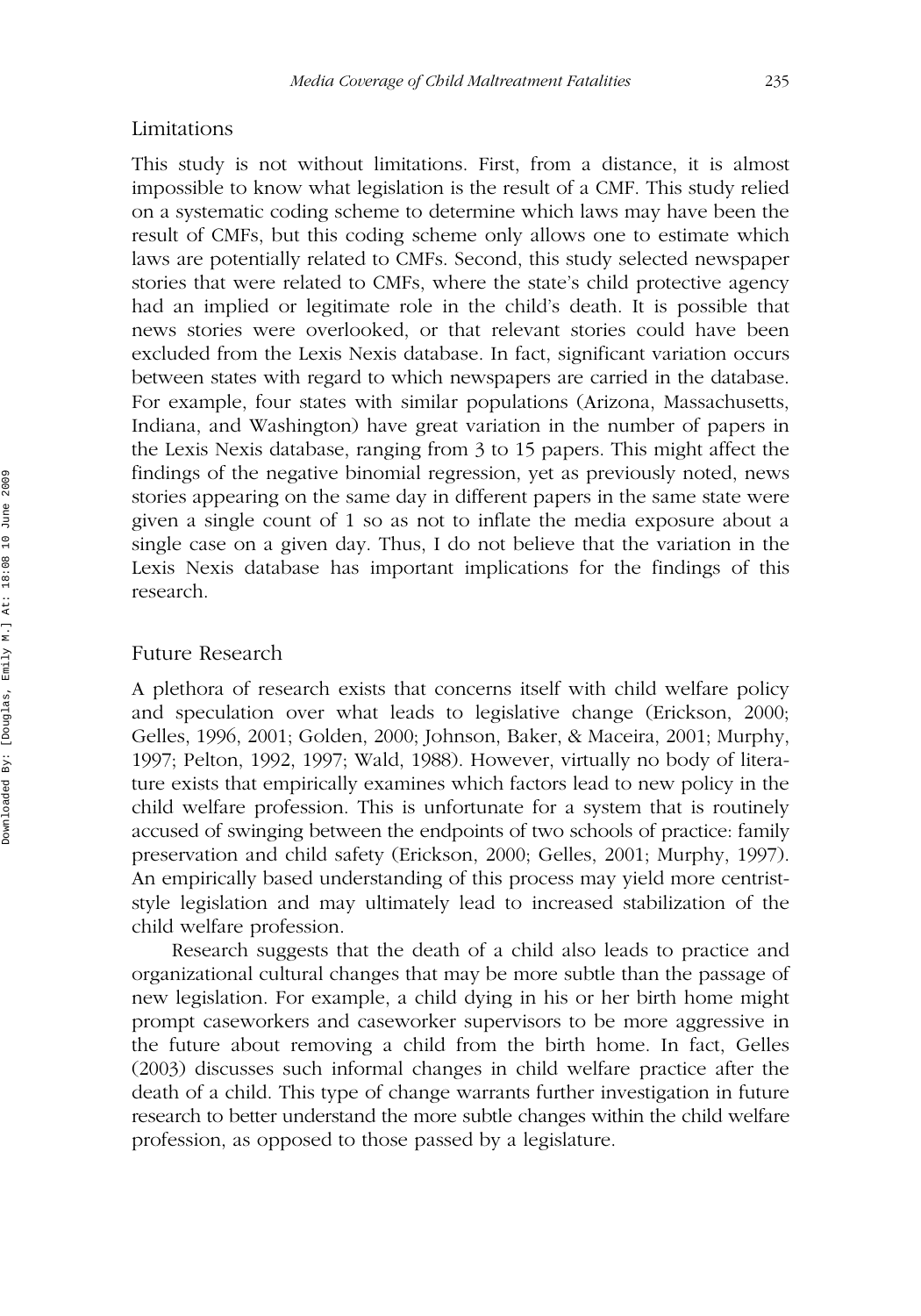As noted, it is common for management in child protection agencies to respond to high levels of negative publicity by imposing more restrictions in an attempt to improve accountability (Cooper, 2005). This was documented by other researchers who found that agency-related CMFs resulted in restricted practices and an increase in policing functions on behalf of child welfare organizations (Regehr, Chau, Leslie, & Howe, 2002). A British study noted that over a course of three decades, media attention to high profile CMFs usually resulted in a significant change in oversight procedures which had a deleterious effect on the overall atmosphere of the agency (Ayre, 2001). Some scholars have explored various organizational theories to understand the potential impact of a child fatality on an organization and to better understand how this might influence decision-making protocol in child welfare agencies (Rzepnicki & Johnson, 2005a). Regehr (2003) has written about the after-effects of any fatality—not just children—on emergency responders and public agencies. She notes increased stress for workers, feelings of isolation within the workplace, and systems change. It is unclear if this stress and isolation creates a change in individual practice decisions and judgment.

Further research on how CMFs influence policy, practice, and organizational change is needed to better understand a profession that is routinely targeted for reform (Allen, 1991; D'Andrade & Berrick, 2006; Hegarty, 2002; Mor Barak, Levin, Nissly, & Lane, 2006; Steib & Blome, 2003, 2004), and yet also handles our country's most vulnerable residents. Neglected in the literature (as well as in this article), however, is not whether policy makers act rationally or what practice characteristics are related to them doing so, but a better understanding of how system reform, policy change, organizational adaptation, and child welfare practice responses influence the lives of children and families. Does system reform lead to better outcomes for children? Does agency failure and the new legislation that results lead to increased child well-being and fewer CMFs? These questions demand future attention from scholars, program evaluators, practitioners, and policy and decision makers.

#### REFERENCES

- Adams, G. (2001, April 16). Grisly death of foster child prompts soul-searching by state. *Portsmouth Herald*, from http://archive.seacoastonline.com/2001news/ 4\_16maine2.htm.
- Allen, M. (1991). Crafting a federal legislative framework for child welfare reform. *American Journal of Orthopsychiatry*, *61*(4), 610–623.
- Anderson, R., Ambrosino, R., Valentine, D., & Lauderdale, M. (1983). Child deaths attributed to abuse and neglect: An empirical study. *Children and Youth Services Review*, *5*, 75–89.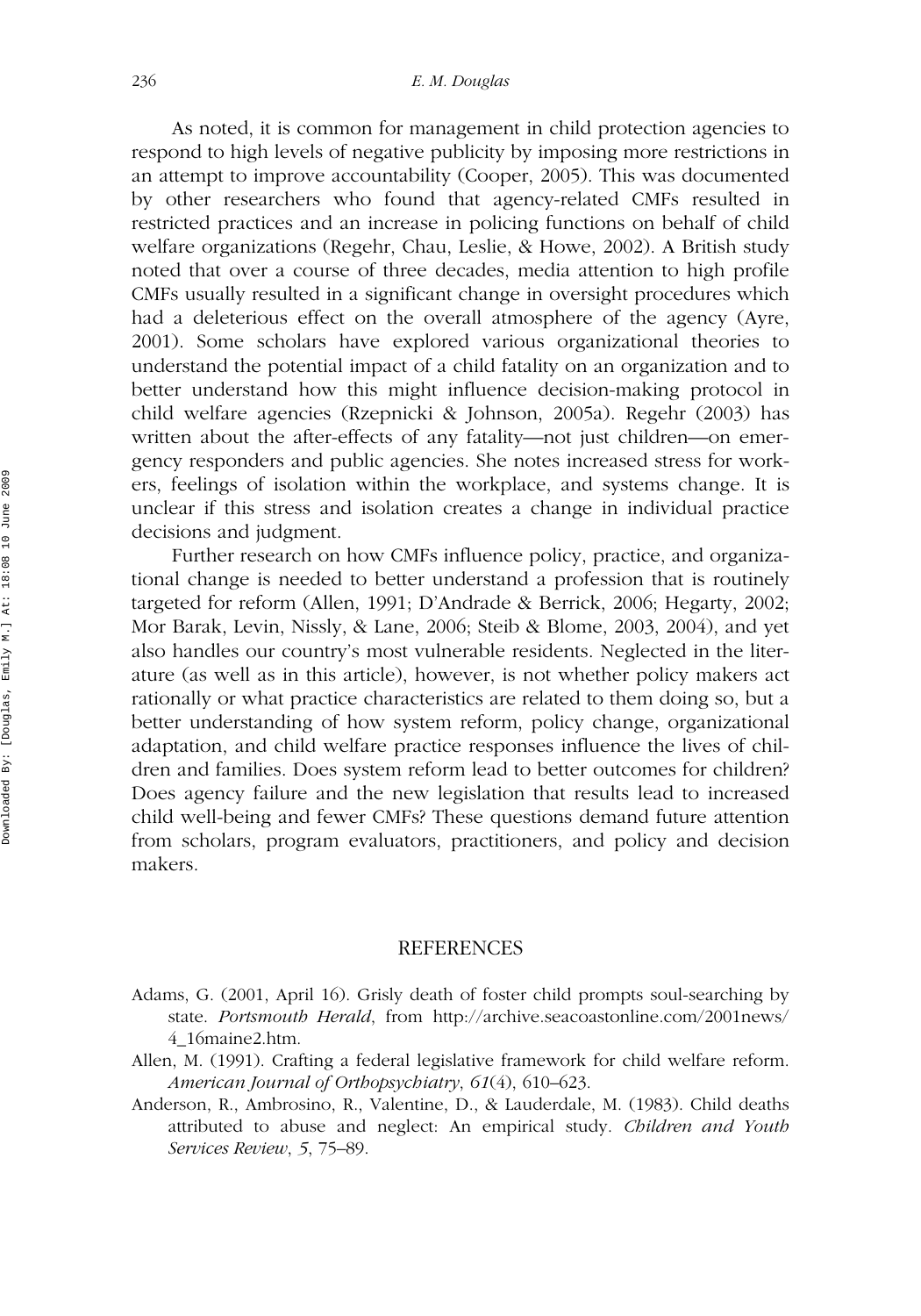- Ayre, P. (2001). Child protection and the media: Lessons from the last three decades. *British Journal of Social Work*, *31*, 887–901.
- Barton, A. & Welbourne, P. (2005). Context and Its Significance in Identifying "What Works" in Child Protection. *Child Abuse Review*, *14*(3), 177–194.
- Beveridge, J. (1994). Analysis of Colorado child maltreatment fatalities. *Colorado's Children*, *13*(2), 3–6.
- Brandon, P. D. (2001). State intervention in imperfect families. *Rationality and Society*, *13*(3), 285–303.
- Cangelosi, V. E., Robinson, D. M., & Schkade, L. L. (1969). The Utilization Of Information in Rational Choice: A Cross-National Experiment. *Social Science Quarterly (Southwestern Social Sciences Association)*, *50*(1), 78–91.
- Carrier, P. (2001, April 11). DHS apologizes for death. *Portland Press Herald,* p. 1A.
- Carrier, P. (2002). Lawmakers vow vigilance on DHS; In the wake of the Schofield trial, they want to make sure child-welfare reforms are fully implemented. *Portland Press Herald,* p. 1A.
- Cooper, L. (2005). Implications of media scrutiny for a child protection agency. *Journal of Sociology and Social Welfare*, *32*(3), 107–121.
- D'Andrade, A. & Berrick, J. D. (2006). When policy meets practice: The untested effects of permanency reforms in child welfare. *Journal of Sociology & Social Welfare*, *33*(1), 31–52.
- Davis, D. (Writer) (1987). *The unquiet death of Eli Creekmore*. K. T. Seattle (Producer). USA.
- De Mesquita, B. B. & Cohen, L. E. (1995). Self-interest, equity, and crime control: A game-theoretic analysis of criminal decision making. *Criminology*, *33*(4), 483–518.
- Douglas, E. M. (2005). Child maltreatment fatalities: What do we know, what have we done and where do we go from here? In K. Kendall-Tackett & S. Gaicomoni (Eds.), *Child victimization* (pp. 4.1–4.18). Kingston, NJ: Civic Research Institute.
- Douglas, E. M. & Cunningham, J. M. (2008). Recommendations from child fatality review teams: Results of a U.S. nationwide exploratory study concerning maltreatment fatalities and social service delivery. *Child Abuse Review*, *17*(5), 331–351.
- Edlin, A., Gelman, A., & Kaplan, N. (2007). Voting as a rational choice why and how people vote to improve the well-being of others. *Rationality & Society*, *19*(3), 293–314.
- Erickson, P. E. (2000). Federal child abuse and child neglect policy in the United States since 1974: A review and critique. *Criminal Justice Review*, *25*(1), 77–92.
- Feeley, M. (1970). Coercion and compliance. *Law & Society Review*, *4*(4), 505–519.
- Feiock, R. C. (2007). Rational choice and regional governance. *Journal of Urban Affairs*, *29*(1), 47–63.
- Gainsborough, J. (2007). *Scandals, lawsuits, and politics: Child welfare policy in the United States*. Paper presented at the 7th Annual State Politics & Policy Conference, Austin, Texas.
- Gelles, R. J. (1996). *The book of David: How preserving families can cost children's lives*. New York: Basic Books.
- Gelles, R. J. (2001). Family preservation and reunification: How effective a social policy? In S. O. White (Ed.), *Handbook of youth and justice (Chapter 19)*. New York: Kluwer Academic/Plenum Publishers.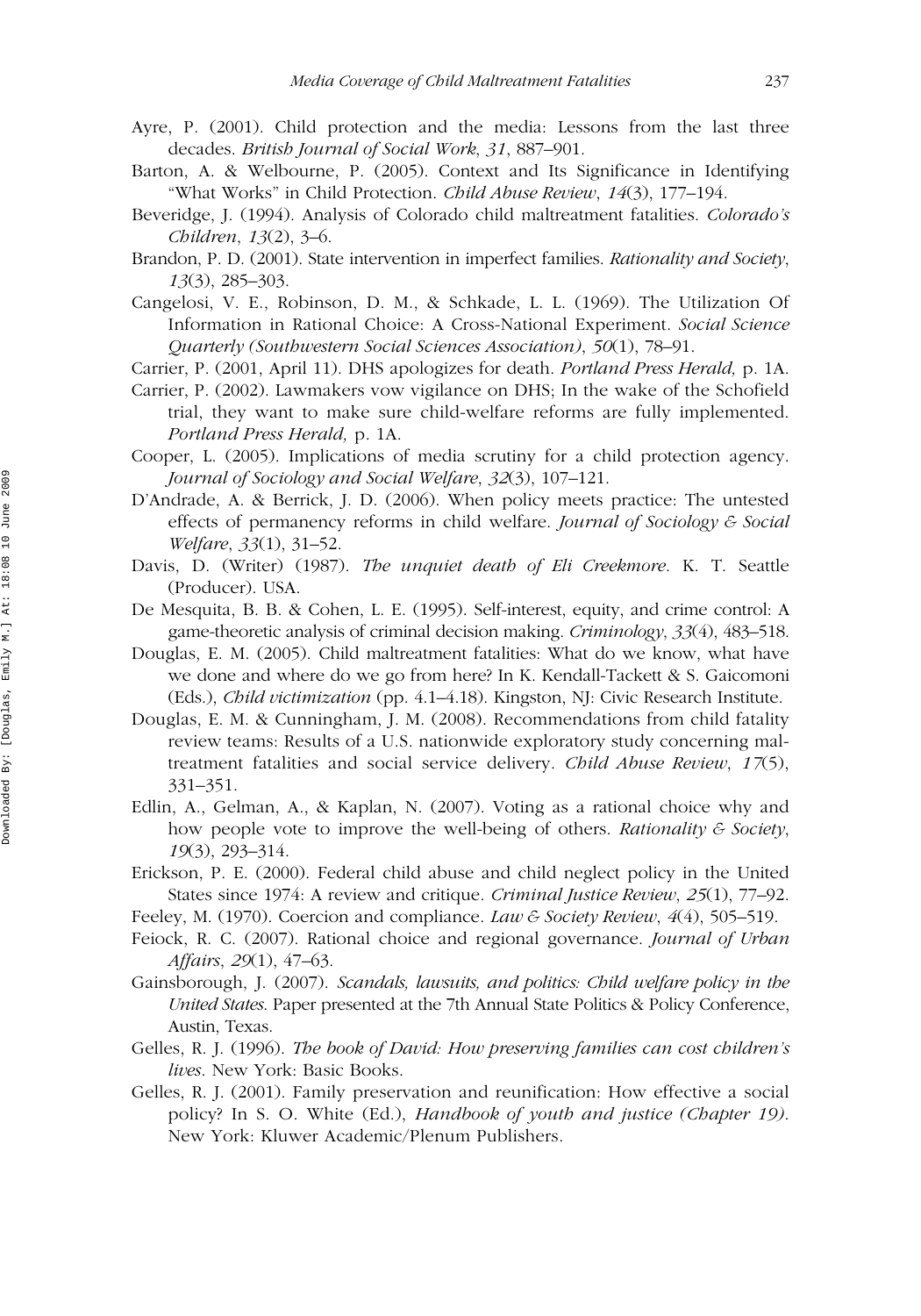- Gelles, R. J. (2003). Failure to protect: Interview–Richard Gelles [Electronic Version]. Retrieved February 17, 2007, from http://www.pbs.org/wgbh/pages/frontline/ shows/fostercare/inside/gelles.html.
- Goddard, C. & Liddell, M. (1995). Child abuse fatalities and the media: Lessons from a case study. *Child Abuse Review*, *4*, 356–364.
- Golden, O. (2000). The federal response to child abuse and neglect. *American Psychologist*, *55*(9), 1050–1053.
- Gupta, A. & Blewett, J. (2007). Change for children? The challenges and opportunities for the children's social work workforce. *Child & Family Social Work*, *12*(2), 172–181.
- Hechter, M. & Kanazawa, S. (1997). Sociological rational choice theory. *Annual Review of Sociology*, *23*(1), 191–214.
- Hegarty, D. J. (2002). *The Child Welfare Reform Act of 1979: Promised failure or failed promise? A policy analysis (New York)*. ProQuest Information & Learning, The Union Institute, Cincinnati, OH.
- Hochstadt, N. J. (2006). Child death review teams: A vital component of child protection. *Child Welfare Journal*, *85*(4), 653–670.
- Holton, R. J. (1997). Rational choice theory in sociology. In *Classical Tradition in Sociology: The American Tradition* (Vol. 4, pp. 302–316).
- Huber, J. (1997). Rational choice models in sociology. *American Sociologist*, *28*(2), 42–53.
- Jimenez, J. (2006). The history of child protection in the African American community: Implications for current child welfare policies. *Children and Youth Services Review*, *28*(8), 888–905.
- Johnson, M. B., Baker, C., & Maceira, A. (2001). The 1997 Adoption and Safe Families Act and parental rights termination consultation. *American Journal of Forensic Psychology*, *19*(3), 15–28.
- Kadushin, A. (1976). Child welfare services past and present. *Journal of Clinical Child Psychology*, *76*(5), 51–55.
- Lachman, P. & Bernard, C. (2006). Moving from blame to quality: How to respond to failures in child protective services. *Child Abuse & Neglect*, *30*(9), 963–968.
- Monroe, K. R. (1991). John Donne's people: Explaining differences between rational actors and altruists through cognitive frameworks. *Journal of Politics*, *53*(2), 394–.
- Mor Barak, Michãlle, E., Levin, A., Nissly, J. A., & Lane, C. J. (2006). Why do they leave? Modeling child welfare workers' turnover intentions. *Children and Youth Services Review*, *28*(5), 548–577.
- Murphy, P. (1997). *Wasted: The plight of America's unwanted children*. Chicago: Ivan R. Dee Publisher.
- National Child Abuse and Neglect Data System. (2000, October 29, 2003). National child abuse and neglect data system (NCANDS) glossary. from www.acf.dhhs. gov/programs/cb/dis/ncands98/glossary/glossary.pdf.
- Nechyba, T. J. (2001). Social approval, values, and AFDC: A reexamination of the illegitimacy debate. *Journal of Political Economy*, *109*(3), 637–672.
- Pelton, L. H. (1992). A functional approach to reorganizing family and child welfare interventions. *Children and Youth Services Review*, *14*(3–4), 289–303.
- Pelton, L. H. (1997). Child welfare policy and practice: The myth of family preservation. *American Journal of Orthopsychiatry*, *67*(4), 545–553.